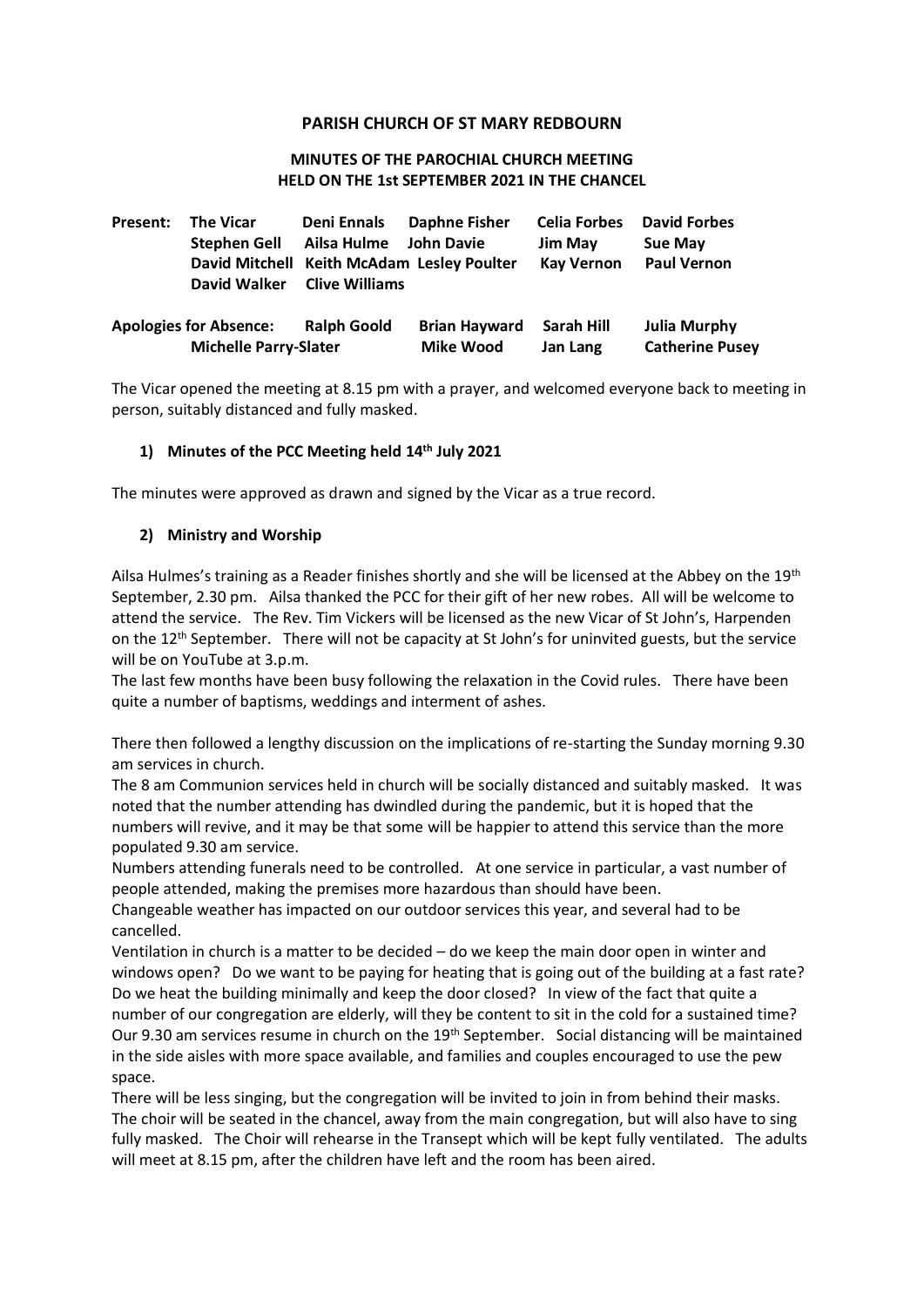There will be no altar servers or processions. The Communion will continue to be by way of bread only. We propose to continue with only two bible readings also shortening the service slightly. It is our paramount desire to reduce as much risk as possible, maintain the cleanliness of the building and its fittings. It is important the no one should come to church who does not feel well…just in case. Will has arranged for the delivery of 40 lateral flow tests to church each month, and members may wish to test themselves regularly, and especially if there is any doubt as to their fitness. There is no plan to continue the weekly on-line service, although we may still offer this for such occasions as Harvest Festival, Remembrance Sunday etc. Thought needs to be given as to how we could cope with increased numbers in church on these special Sundays. For example, we may have to double the crib service to four instead of two.

We will endeavor to resurrect our young peoples' groups, although to start with, this will be only one group for all ages. We will also resume the serving of tea/coffee after the service, although people will be encouraged to spread themselves out, into other parts of the building.

Thoughts for the future – we will set up a contingency plan should the Covid pandemic erupt further.

It can be seen from the above that there will be challenges to overcome as we continue God's work at St Mary's, and we do urge you to pray for a safe outcome.

# 3) **Finance**

Mike Wood was unable to attend the meeting, but had provided a report. We still expect to be short of funds by the year end, and this will have to be addressed.

Coffee on and off the Common has resumed very successfully, and is now covering in excess of its costs. We thank Sue May and all her volunteers for rallying round.

Deni reported that she has issued some vouchers for food etc. when urgent requests have been received. There is still quite a bit of money left in the Hamper Fund.

# **4) Safeguarding**

Jan Lang had provided a report showing that we are now fully compliant with requirements.

# **5) Fabric**

The tower clock is chiming perfectly although the hands are still stuck at midnight! Smiths of Derby now confirm that they have sorted the problem with the mechanism and will be providing a replacement part shortly, at no cost to us.

#### **6) Youth**

Teddy Tots are about to recommence their Friday meetings inside. They hope to incorporate some of the ideas they have been following with Forest Tots. There will be three Family Breakfasts during the Autumn on a Saturday morning. This will be open to all, not just to young children. It is planned to get the young children involved in an art project.

# **7) Charitable Finance Committee**

Stephen had provided a report and details of forthcoming events.

The Arts Festival taking place on the 10<sup>th</sup> to 12<sup>th</sup> September will be promoted with flyers on the bottle stall at Classics on the Common. We hope that the Arts Festival will very well supported as there will be plenty to see and buy.